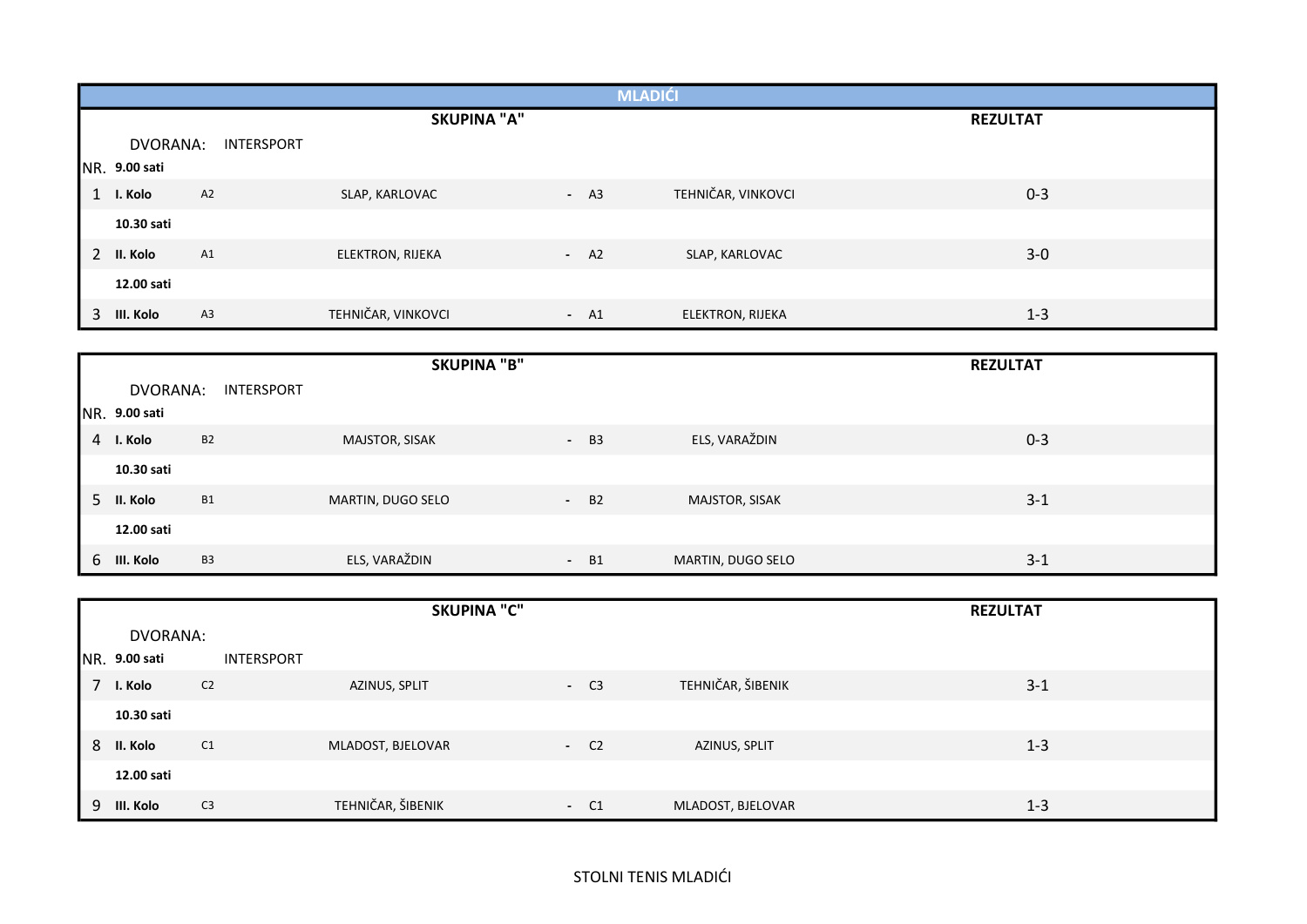|    |                      |                | <b>SKUPINA "D"</b>          |                    |                             | <b>REZULTAT</b> |  |
|----|----------------------|----------------|-----------------------------|--------------------|-----------------------------|-----------------|--|
|    | DVORANA:             |                | INTERSPORT                  |                    |                             |                 |  |
|    | <b>NR. 9.00 sati</b> |                |                             |                    |                             |                 |  |
| 10 | I. Kolo              | D <sub>2</sub> | GIMNAZIJALAC, NOVA GRADIŠKA | $-$ D3             | TEHNO, SINJ                 | $3 - 1$         |  |
|    | 10.30 sati           |                |                             |                    |                             |                 |  |
| 11 | II. Kolo             | D <sub>1</sub> | SREDNJOŠKOLAC, VALPOVO      | $-$ D <sub>2</sub> | GIMNAZIJALAC, NOVA GRADIŠKA | $0 - 3$         |  |
|    | 12.00 sati           |                |                             |                    |                             |                 |  |
|    | 12 III. Kolo         | D <sub>3</sub> | TEHNO, SINJ                 | $-$ D1             | SREDNJOŠKOLAC, VALPOVO      | $3 - 2$         |  |

|               |                   | <b>SKUPINA "E"</b>    |                          |                       | <b>REZULTAT</b> |  |
|---------------|-------------------|-----------------------|--------------------------|-----------------------|-----------------|--|
| DVORANA:      | <b>INTERSPORT</b> |                       |                          |                       |                 |  |
| NR. 9.00 sati |                   |                       |                          |                       |                 |  |
| 13 I. Kolo    | E <sub>2</sub>    | LABOS, ZAGREB         | E <sub>3</sub><br>$\sim$ | POMORAC, DUBROVNIK    | $3-0$           |  |
| 10.30 sati    |                   |                       |                          |                       |                 |  |
| 14 II. Kolo   | E1                | SREDNJOŠKOLAC, NAŠICE | $-E2$                    | LABOS, ZAGREB         | $0 - 3$         |  |
| 12.00 sati    |                   |                       |                          |                       |                 |  |
| 15 III. Kolo  | E <sub>3</sub>    | POMORAC, DUBROVNIK    | $- E1$                   | SREDNJOŠKOLAC, NAŠICE | $3 - 2$         |  |

|                       |                | <b>SKUPINA "F"</b>             |        |                                | <b>REZULTAT</b> |  |
|-----------------------|----------------|--------------------------------|--------|--------------------------------|-----------------|--|
| DVORANA:              |                | INTERSPORT                     |        |                                |                 |  |
| <b>INR. 9.00 sati</b> |                |                                |        |                                |                 |  |
| 16 I. Kolo            | F <sub>2</sub> | STRUKOVNA ŠKOLA GOSPIĆ, GOSPIĆ | $- F3$ | VICTORIA, ZABOK                | $0 - 3$         |  |
| 10.30 sati            |                |                                |        |                                |                 |  |
| 17 II. Kolo           | F1             | ŠPOGI, ZAGREB                  | $-F2$  | STRUKOVNA ŠKOLA GOSPIĆ, GOSPIĆ | $3-0$           |  |
| 12.00 sati            |                |                                |        |                                |                 |  |
| 18 III. Kolo          | F <sub>3</sub> | VICTORIA, ZABOK                | $- F1$ | ŠPOGI, ZAGREB                  | $1 - 3$         |  |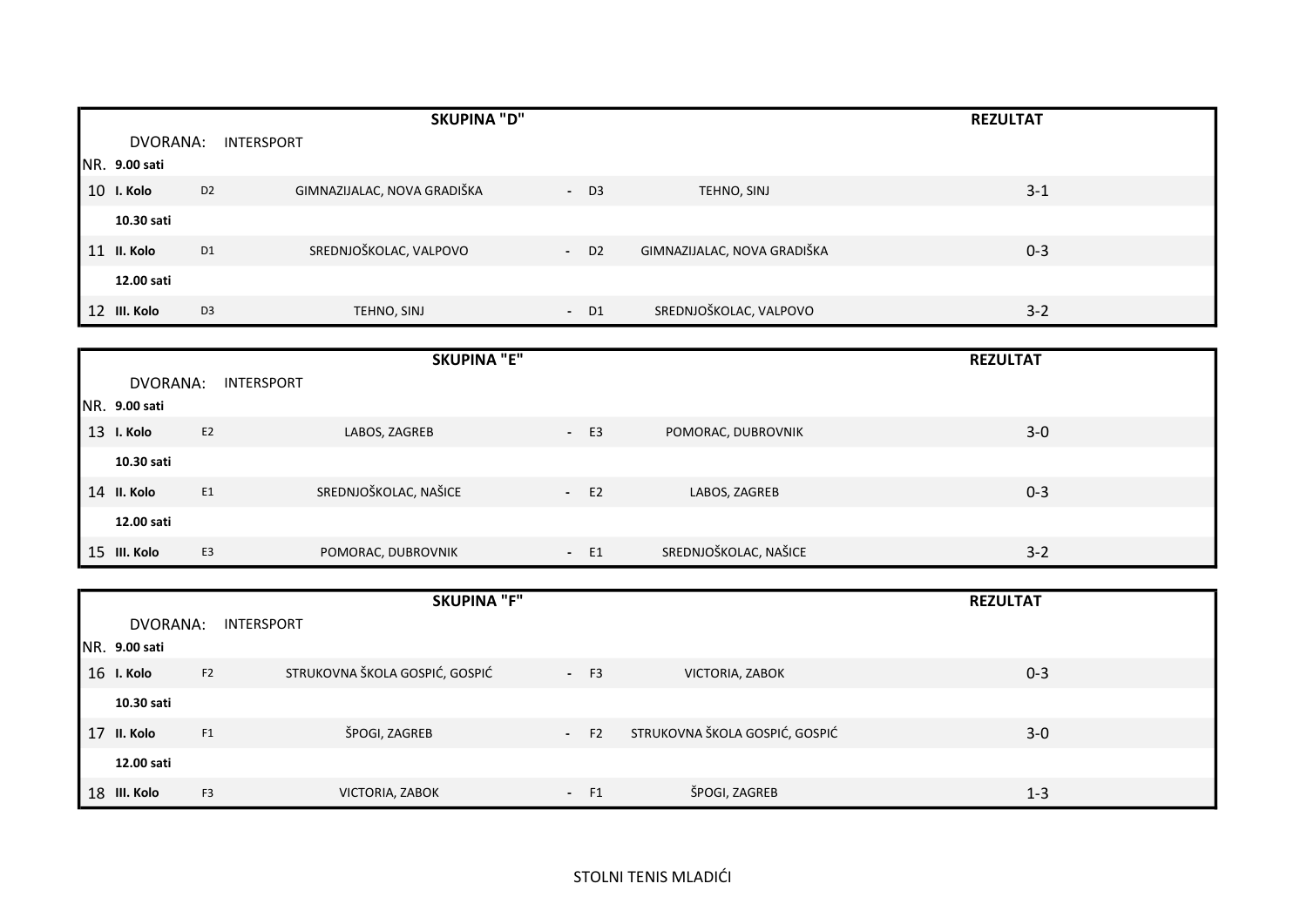|    |               |            | <b>SKUPINA "G"</b>       |        |                          | <b>REZULTAT</b> |  |
|----|---------------|------------|--------------------------|--------|--------------------------|-----------------|--|
|    | DVORANA:      | INTERSPORT |                          |        |                          |                 |  |
|    | NR. 9.00 sati |            |                          |        |                          |                 |  |
| 19 | I. Kolo       | G2         | MEŠTAR, ZADAR            | $- G3$ | GIMNAZIJALAC, KOPRIVNICA | $3-0$           |  |
|    | 10.30 sati    |            |                          |        |                          |                 |  |
|    | 20 II. Kolo   | G1         | EKONOMIST, ČAKOVEC       | $- G2$ | MEŠTAR, ZADAR            | $2 - 3$         |  |
|    | 12.00 sati    |            |                          |        |                          |                 |  |
|    | 21 III. Kolo  | G3         | GIMNAZIJALAC, KOPRIVNICA | $- G1$ | EKONOMIST, ČAKOVEC       | $3 - 2$         |  |

|                      |                   | <b>SKUPINA "H"</b>        |        |                           | <b>REZULTAT</b> |  |
|----------------------|-------------------|---------------------------|--------|---------------------------|-----------------|--|
| DVORANA:             | <b>INTERSPORT</b> |                           |        |                           |                 |  |
| <b>NR. 9.00 sati</b> |                   |                           |        |                           |                 |  |
| 22 I. Kolo           | H2                | GIMNAZIJA, VIROVITICA     | $- H3$ | GIMNAZIJA, POŽEGA, POŽEGA | $3 - 1$         |  |
| 10.30 sati           |                   |                           |        |                           |                 |  |
| 23 II. Kolo          | H1                | TEHNIČAR, PULA            | $- H2$ | GIMNAZIJA, VIROVITICA     | $3-0$           |  |
| 12.00 sati           |                   |                           |        |                           |                 |  |
| 24 III. Kolo         | H3                | GIMNAZIJA, POŽEGA, POŽEGA | $- H1$ | TEHNIČAR, PULA            | $0 - 3$         |  |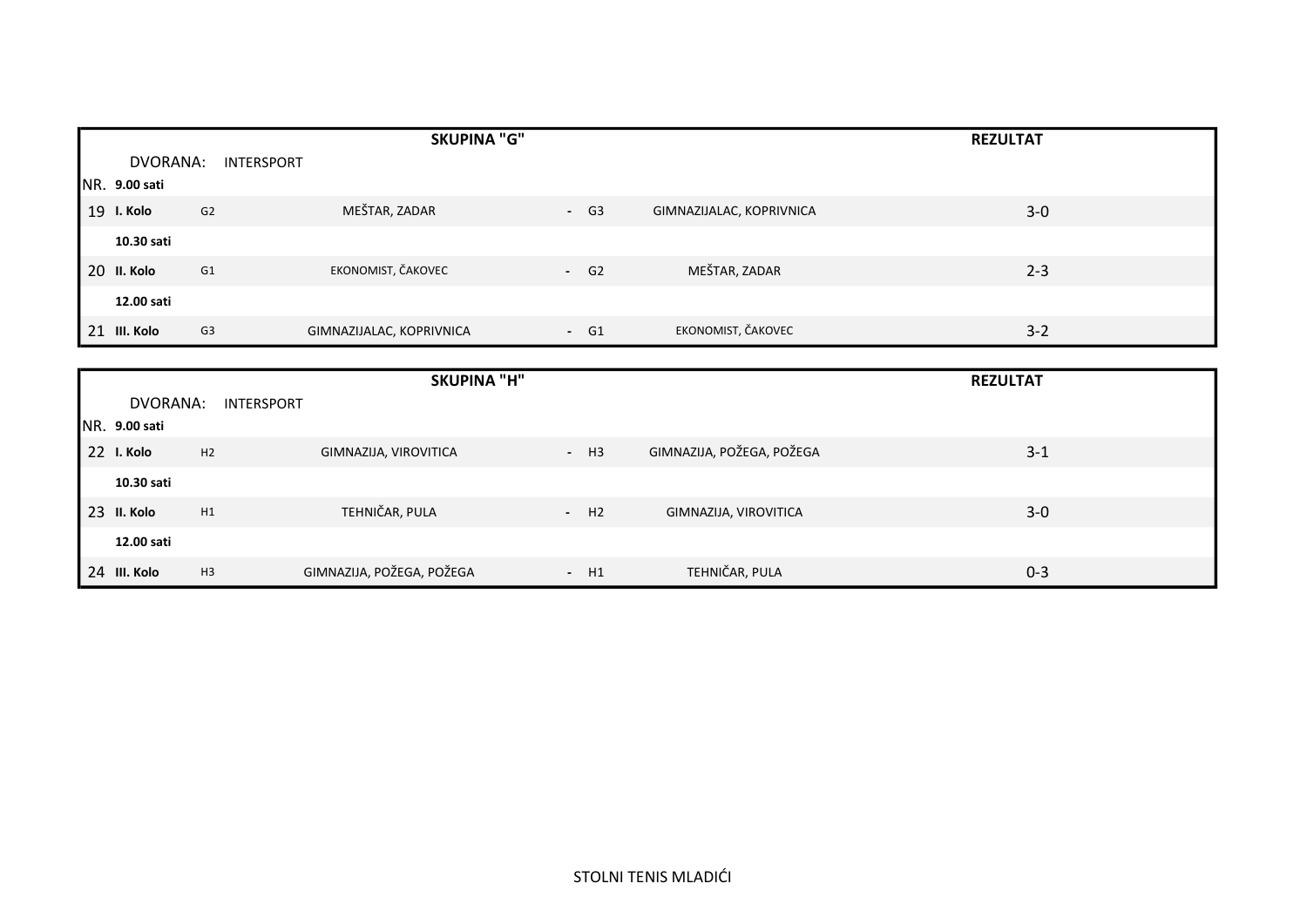|                                      |                  | ČETVRTFINALE |                             |         |
|--------------------------------------|------------------|--------------|-----------------------------|---------|
| DVORANA:<br>INTERSPORT               |                  |              |                             |         |
| NR. 17.00 sati                       |                  |              |                             |         |
| 25 četvrt finale 1A                  | ELEKTRON, RIJEKA | $-1B$        | ELS, VARAŽDIN               | $1 - 3$ |
| <b>INTERSPORT</b><br><b>DVORANA:</b> |                  |              |                             |         |
| NR. 17.00 sati                       |                  |              |                             |         |
| 26 četvrt finale 1C                  | AZINUS, SPLIT    | $-1D$        | GIMNAZIJALAC, NOVA GRADIŠKA | $3-0$   |
| DVORANA:                             |                  |              |                             |         |
| NR. 17.00 sati                       |                  |              |                             |         |
| 27 četvrt finale 1E                  | LABOS, ZAGREB    | $-1F$        | ŠPOGI, ZAGREB               | $0 - 3$ |
| INTERSPORT<br><b>DVORANA:</b>        |                  |              |                             |         |
| NR. 17.00 sati                       |                  |              |                             |         |
| 28 četvrt finale 1G                  | MEŠTAR, ZADAR    | $-1H$        | TEHNIČAR, PULA              | $0 - 3$ |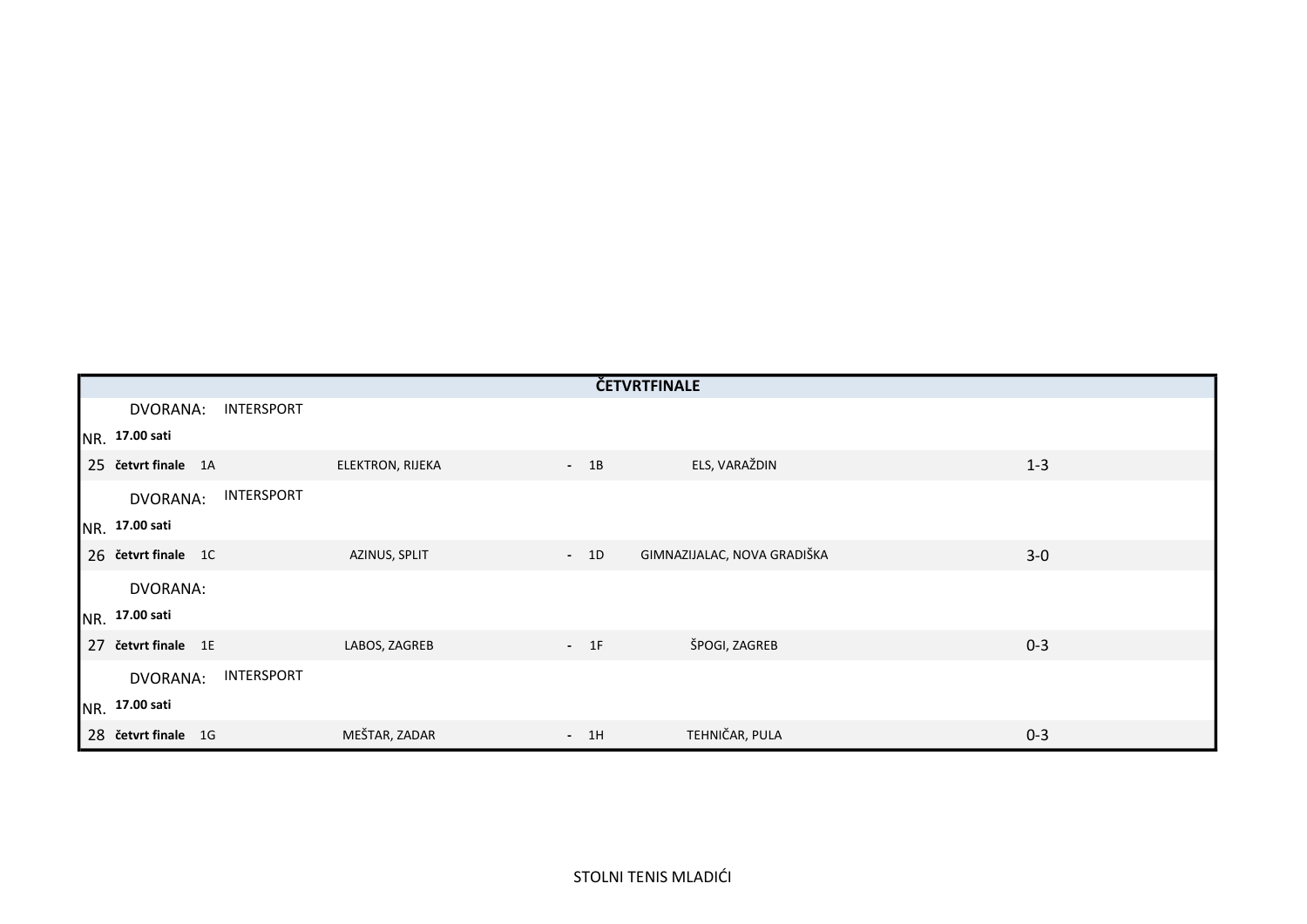|                               |               | <b>POLUFINALE</b> |                |     |
|-------------------------------|---------------|-------------------|----------------|-----|
| DVORANA:<br>INTERSPORT        |               |                   |                |     |
| NR. 9.00 sati                 |               |                   |                |     |
| 29 polufinale<br>P25          | ELS, VARAŽDIN | $- P26$           | AZINUS, SPLIT  | 3:1 |
| INTERSPORT<br><b>DVORANA:</b> |               |                   |                |     |
| NR. 9.00 sati                 |               |                   |                |     |
| 30 polufinale<br>P27          | ŠPOGI, ZAGREB | $- P28$           | TEHNIČAR, PULA | 3:0 |

|                 |                 |               | <b>FINALE</b> |                |     |
|-----------------|-----------------|---------------|---------------|----------------|-----|
| DVORANA:        | INTERSPORT      |               |               |                |     |
| NR. 12.30 sati  |                 |               |               |                |     |
| 31 3. mjesto    | G29             | AZINUS, SPLIT | $-$ G30       | TEHNIČAR, PULA | 2:3 |
| <b>DVORANA:</b> | INTERSPORT      |               |               |                |     |
| NR. 12.30 sati  |                 |               |               |                |     |
| 32 finale       | P <sub>29</sub> | ELS, VARAŽDIN | $- P30$       | ŠPOGI, ZAGREB  | 0:3 |